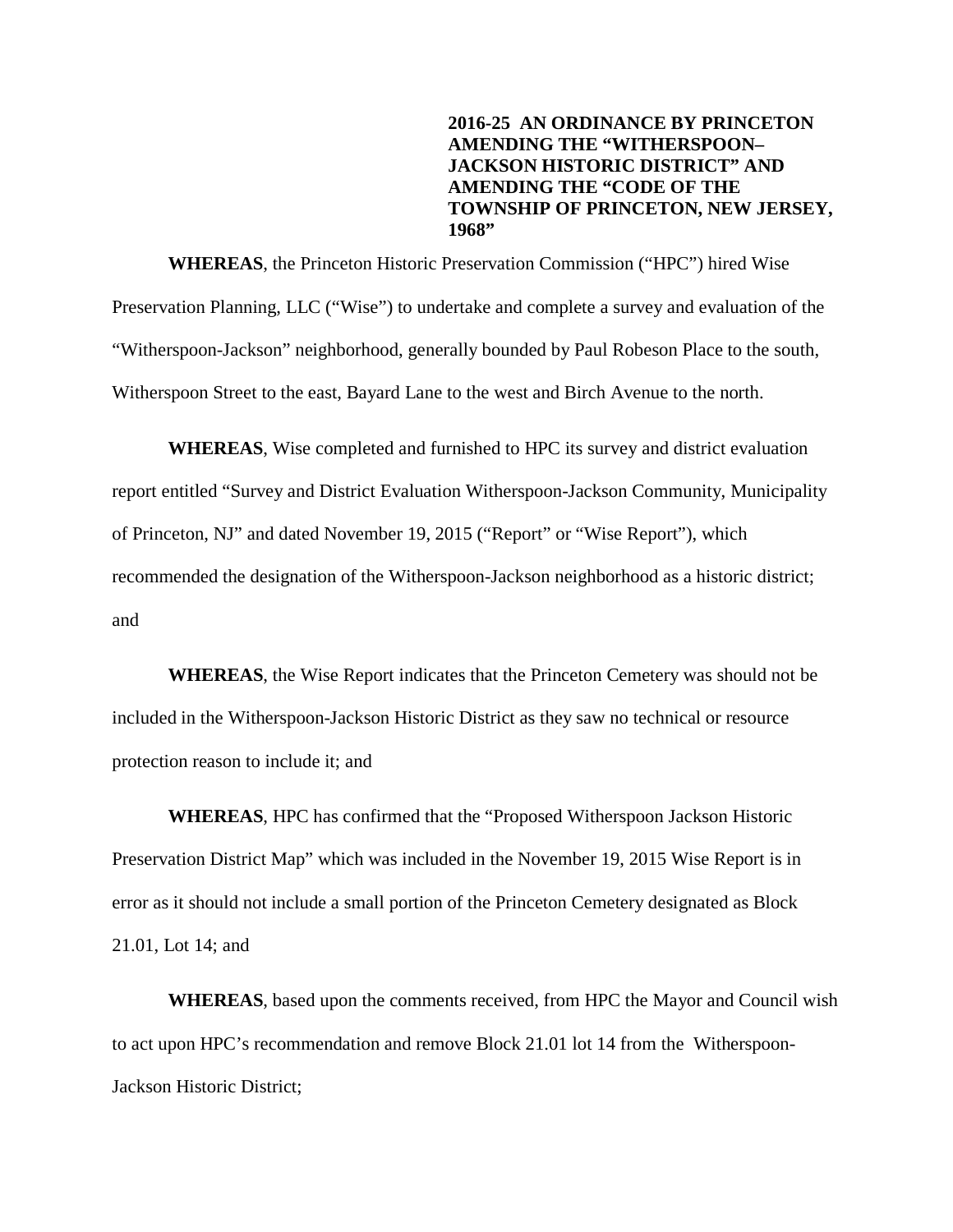**NOW THEREFORE, BE IT ORDAINED** by the Mayor and Council of Princeton as

follows:

1. Overlay Zoning Map Amended. The "Overlay Zoning Map of Historic Preservation Districts and Historic Preservation Buffer Districts, Princeton, Mercer County, New Jersey" is hereby amended to delete Block 21.01, Lot 14 from the Witherspoon-Jackson Historic District, whose boundaries shall be as shown on Exhibit "A" attached hereto.

2. Repealer. Any article, section, paragraph, subsection, clause, or other provision of the Code of the Township of Princeton inconsistent with the provisions of this ordinance is hereby repealed to the extent of such inconsistency.

3. Severability. If any section, paragraph, subsection, clause, or provision of this ordinance shall be adjudged by a court of competent jurisdiction to be invalid, such adjudication shall apply only to the section, paragraph, subsection, clause, or provision so adjudged, and the remainder of this ordinance shall be deemed valid and effective.

4. Effective date. This Ordinance shall take effect upon its passage, publication and filing with the Mercer County Planning Board, as provided for by law.

5. Applicability. The provisions of this Ordinance shall apply to the former Borough of Princeton and former Township of Princeton.

> The purpose of the Ordinance is to delete a portion of the Princeton Cemetery, designated as Block 21.01, Lot 14 from the Witherspoon-Jackson Historic District, and to amend the map depicting the historic district overlay zones accordingly.

I, Kathleen K. Brzezynski, Deputy Clerk of Princeton, County of Mercer, State of New Jersey, do hereby certify that the foregoing is a true copy of an ordinance adopted by the Mayor and Council of Princeton at its meeting held May 23, 2016.

Kathlee K. Drerysth

Kathleen K. Brzezynski, Deputy Clerk